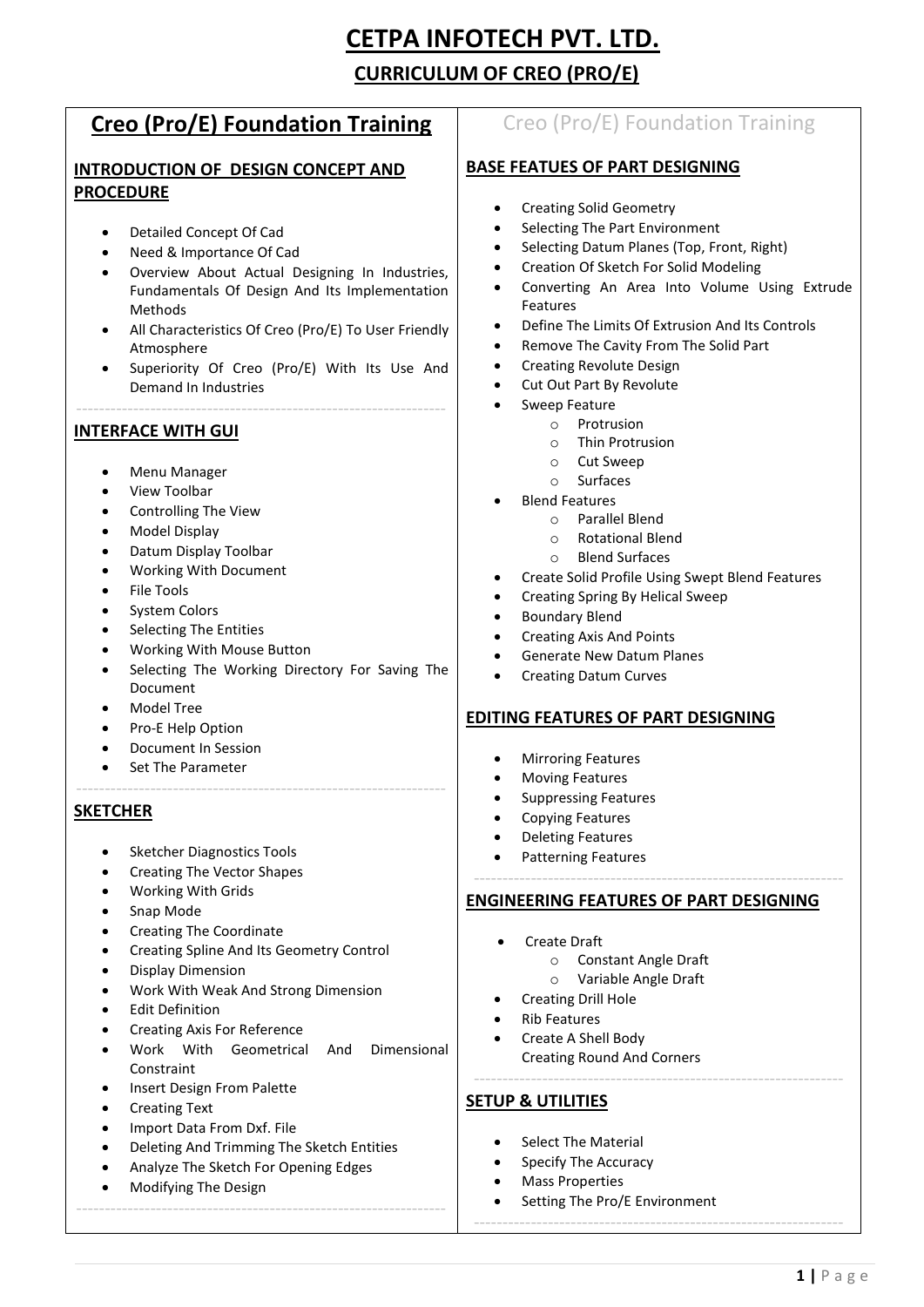## **ASSEMBLY MODELING**

- Top Down Assembly
- Bottom Up Assembly
- Inserting The Component Into Assembly
- Create A New Component In Assembly
- Placing &Replacing The Component
- Defining Assembly Constraint
	- o Define Mating Between Parts
	- o Create Align Constraint
	- o Define Tangency
	- o Define Point On Line &Surface
	- o Automatic Constraint
	- o Fix The Part
- Create Multiple Copies Of Parts In Assembly

-----------------------------------------------------------------

- Flexible Component
- Edit Constraint Definition
- Patterning
- Change The Order Of Component
- Deleting Component
- Explode The Assembly Creating Bill Of Material (BOM)

## **DRAFTING (DETAILING)**

- Introduction Of Drafting
- Need & Importance Of Drafting
- Starting The Drafting Workbench
- Defining The Sheet & Sizes
- Adjusting Of Drawing Sheet According To Object/Assembly
- Types Of Projection
- Using Predefined Drafting Styles
- Scaling The Drafted View

## **GENERATIVE DRAFTING**

- What Is Detailing?
- Setting Up And Configuring Drawings
- Using Drawing Tree, Layers, And Drawing Parameters
- Creating Drawings
- Adding Models To Drawings
- Creating The Drawing Layout
- Using Model Grids
- Inserting OLE Objects
- Importing Draft Data From External Applications
- Working With Drawing Tables
	- o Creating Drawing Tables
	- o Generate Report For Drawing
	- o Using BOM Balloons
	- Add Dimension In The Drawing
- Create A Detail View
- Working With Dimension Display

## **INTERACTIVE DRAFTING**

- Sketching In Drawing Mode
- Drafting In Drawing Mode
- Working With Draft Cross Sections
- Relating Detail Objects
- Grouping Detail Objects
- Reviewing And Publishing Drawings
	- o Reviewing Drawings
	- o Comparing Drawings
	- o Publishing Drawings
	- o Exporting Drawings To A Pdf Format
	- o Exporting Drawings To Other Formats
	- Using Drawing Representations And Programs
		- o Working With Drawing Representations
- o Creating Drawing Programs -----------------------------------------------------------------

## **DATA EXCHANGE**

- Converting Files For Transferring
- Converting Into IGES, STEP,PARASOLID Etc.
- Convert Into Jpeg, Mpeg, Tiff, Pdf Files

## ----------------------------------------------------------------- **SHEET-METAL DESIGNING**

## **INTRODUCTION TO THE CREO SHEET-METAL DESIGN PROCESS**

• Creo Sheet-Metal Design Process

## **SHEET-METAL MODEL FUNDAMENTALS**

- Sheet-Metal Model Fundamentals
- Understanding Developed Length
- Creating a New Sheet-Metal Part in Assembly Mode
- Creating a New Sheet-Metal Model in Part Mode
- Converting a Solid Model to a Sheet-Metal Model

## **CREATING PRIMARY SHEET-METAL WALL FEATURES**

- Understanding Sheet-Metal Wall Features
- Creating Flat Walls
- Extruded Sheet-Metal Wall Features
- Revolved Sheet-Metal Wall Features
- Sheet-Metal Wall Sketching Tools